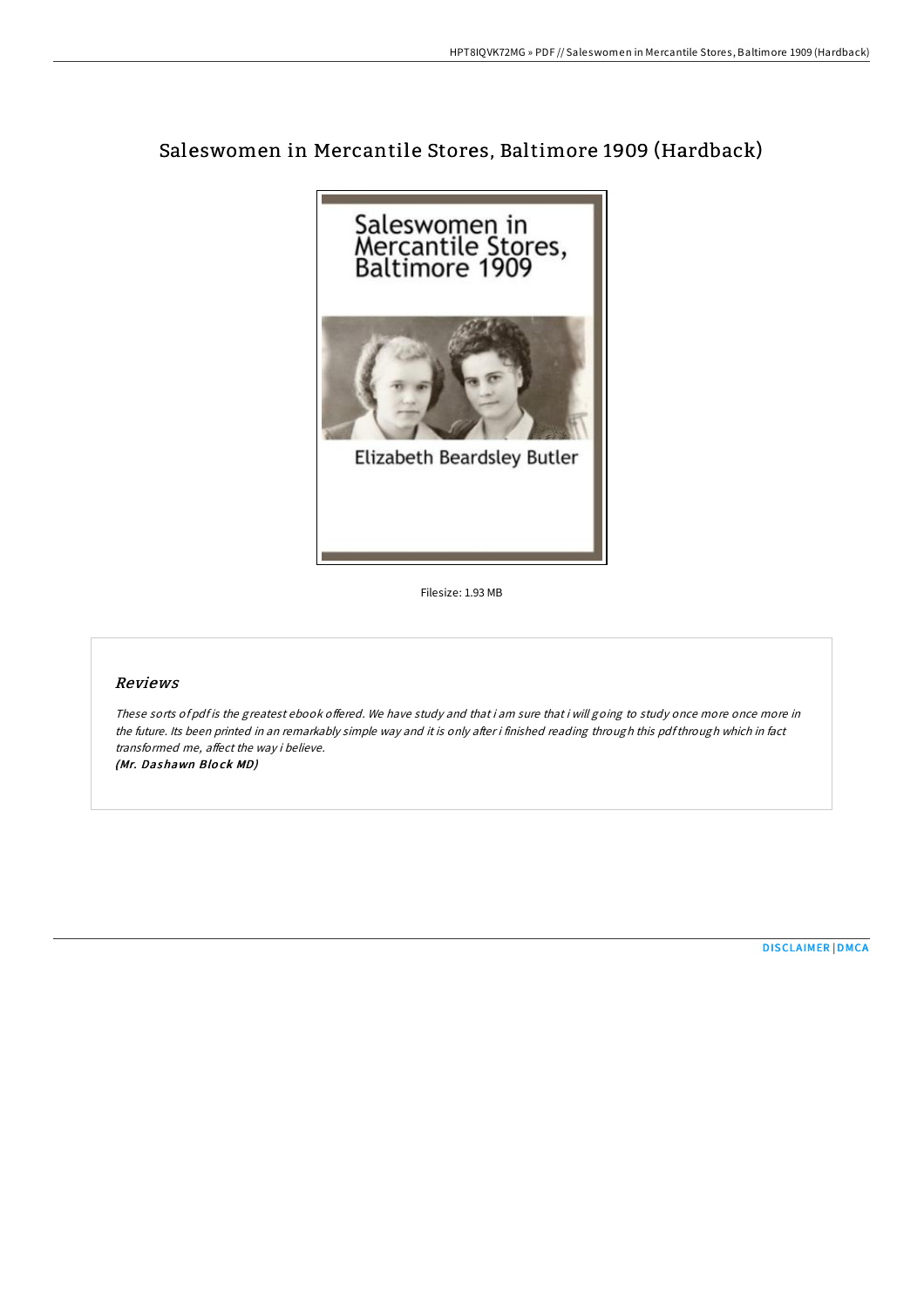### SALESWOMEN IN MERCANTILE STORES, BALTIMORE 1909 (HARDBACK)



To get Saleswomen in Mercantile Stores, Baltimore 1909 (Hardback) PDF, remember to access the link below and save the document or gain access to additional information that are in conjuction with SALESWOMEN IN MERCANTILE STORES, BALTIMORE 1909 (HARDBACK) book.

Bcr (Bibliographical Center for Research), United States, 2009. Hardback. Condition: New. Language: English . Brand New Book \*\*\*\*\* Print on Demand \*\*\*\*\*.Purchase of this book includes free trial access to where you can read more than a million books for free. This is an OCR edition with typos. Excerpt from book: CHAPTER II SEATS FOR SALESWOMEN WELL planned store construction is fundamental to comfort as to health, and within the large lines laid down for floor arrangement, lighting, heating, and ventilating, come minor conveniences almost if not quite as important. Seats behind counters, the number and location of toilet rooms, the provision of cloak rooms, the location and equipment of lunch rooms,?all these figure in determining the desirability of a place of employment. Seats for use in spare moments are essential to the health of workingwomen. The physical strain caused by long hours in a standing position admits of no question, and the cost of such physical strain to the individual has become a matter of social concern. Although in some factories it may be necessary for operatives to stand, the occupation of selling goods is clearly one in which standing is not continuously necessary. In mercantile houses there are hours daily when saleswomen may be seated without neglect of duty, and in recognition of this, the laws of 37 states make specific requirement that seats for saleswomen shall be provided. Opportunity for such rest as is possible under the conditions of the work is made imperative in Maryland by legislation. Since 1896 the state law has required seats to be provided for saleswomen. The law reads:f All proprietors or owners of any retail, jobbing or wholesale dry goods store, notions, millinery or any other business where any female help are employed for the purpose of serving the public in...

கி Read Saleswomen in Mercantile Stores, [Baltimo](http://almighty24.tech/saleswomen-in-mercantile-stores-baltimore-1909-h.html)re 1909 (Hardback) Online 旨 Download PDF Saleswomen in Mercantile Stores, [Baltimo](http://almighty24.tech/saleswomen-in-mercantile-stores-baltimore-1909-h.html)re 1909 (Hardback)